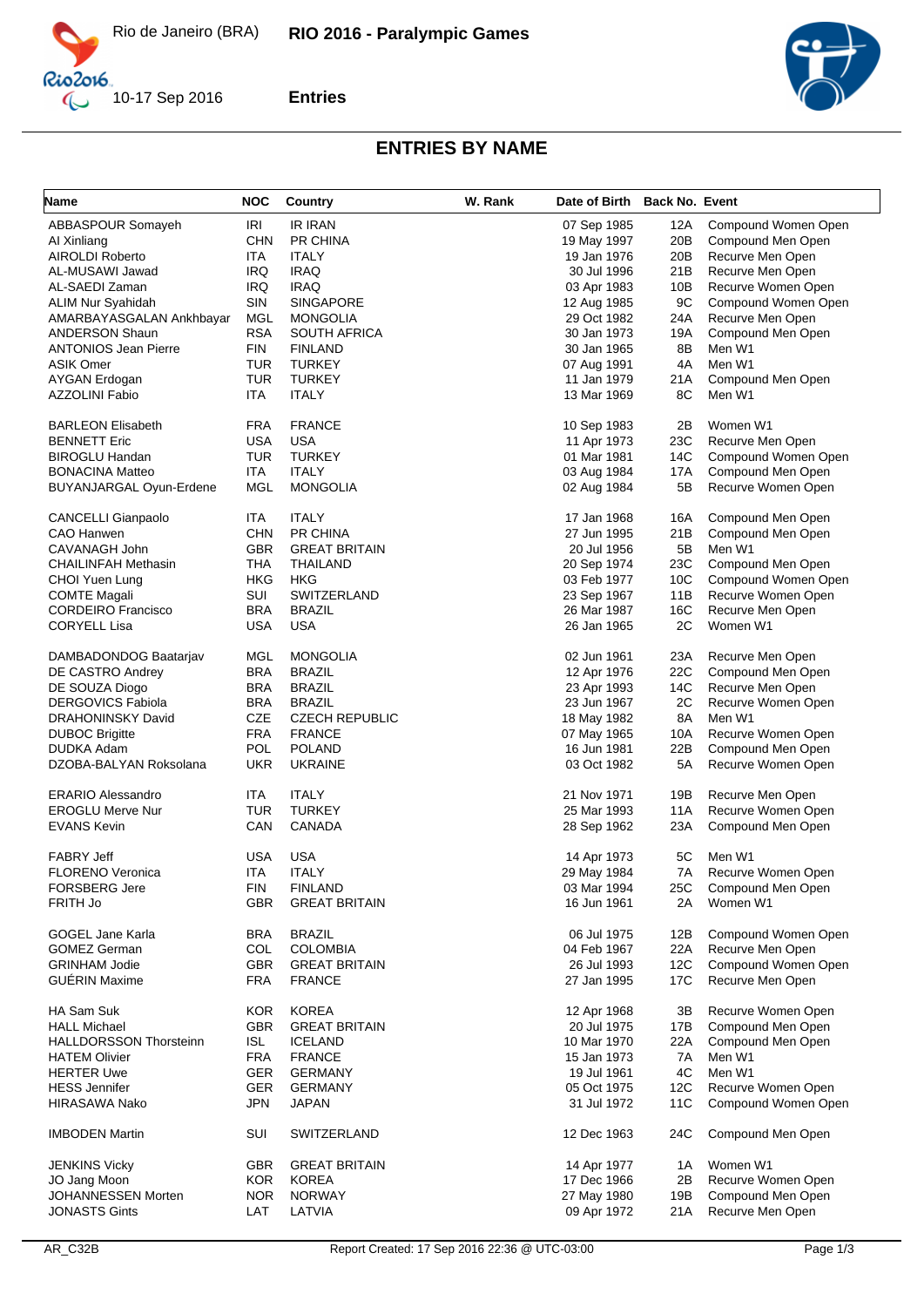



**Entries**



## **ENTRIES BY NAME**

| Name                                    | <b>NOC</b> | Country               | W. Rank | Date of Birth Back No. Event |     |                     |
|-----------------------------------------|------------|-----------------------|---------|------------------------------|-----|---------------------|
| <b>KAKOOSH Majid</b>                    | IRI        | <b>IR IRAN</b>        |         | 10 Apr 1972                  | 6C  | Men W1              |
| KHUTHAWISAP Wasana                      | <b>THA</b> | THAILAND              |         | 25 May 1976                  | 6C  | Recurve Women Open  |
| KIM Jung Hoon                           | <b>KOR</b> | <b>KOREA</b>          |         | 20 Jul 1980                  | 16A | Recurve Men Open    |
| KIM Mi Soon                             | <b>KOR</b> | <b>KOREA</b>          |         | 15 Mar 1970                  | 13B | Compound Women Open |
| KIM Min Su                              | <b>KOR</b> | <b>KOREA</b>          |         | 27 Apr 1999                  | 15A | Recurve Men Open    |
| KIM Ok Geum                             | <b>KOR</b> | <b>KOREA</b>          |         | 09 Mar 1960                  | 3C  | Women W1            |
| <b>KINIK Peter</b>                      | <b>SVK</b> | <b>SLOVAKIA</b>       |         | 21 May 1986                  | 6A  | Men W1              |
| KOHANSAL Mohadeseh                      | IRI        | <b>IR IRAN</b>        |         | 30 Mar 1999                  | 12B | Recurve Women Open  |
| KOO Dong Sub                            | <b>KOR</b> | <b>KOREA</b>          |         | 05 Jul 1981                  | 6B  | Men W1              |
| <b>KORKMAZ Bulent</b>                   | <b>TUR</b> | <b>TURKEY</b>         |         | 05 Mar 1975                  | 20A | Compound Men Open   |
| <b>KOSTAL Vaclav</b>                    | <b>CZE</b> | <b>CZECH REPUBLIC</b> |         | 01 Jun 1970                  | 18B | Recurve Men Open    |
| KUNCOVA Lenka                           | CZE        | <b>CZECH REPUBLIC</b> |         | 21 Jul 1971                  | 7C  | Recurve Women Open  |
| <b>KUPCZYK Lucia</b>                    | <b>GER</b> | <b>GERMANY</b>        |         | 30 Nov 1962                  | 14B | Compound Women Open |
|                                         |            |                       |         |                              |     |                     |
| <b>LAYOLLE Patricia</b>                 | <b>BRA</b> | <b>BRAZIL</b>         |         | 05 May 1957                  | 4C  | Recurve Women Open  |
| LEE Hong Gu                             | <b>KOR</b> | <b>KOREA</b>          |         | 18 Aug 1965                  | 14A | Recurve Men Open    |
| <b>LEE Hwa Sook</b>                     | <b>KOR</b> | <b>KOREA</b>          |         | 04 Jun 1966                  | 4B  | Recurve Women Open  |
| LEE Ouk Soo                             | <b>KOR</b> | <b>KOREA</b>          |         | 14 Nov 1965                  | 24A | Compound Men Open   |
| LEE Yun-Hsien                           | <b>TPE</b> | <b>CHINESE TAIPEI</b> |         | 24 Nov 1960                  | 7В  | Recurve Women Open  |
| LIN Dandan                              | <b>CHN</b> | PR CHINA              |         | 29 Oct 1991                  | 3A  | Recurve Women Open  |
| <b>LIN Yueshan</b>                      | <b>CHN</b> | PR CHINA              |         | 19 Oct 1988                  | 9A  | Compound Women Open |
| LIU Huanan                              | <b>CHN</b> | PR CHINA              |         | 22 Jun 1986                  | 7В  | Men W1              |
| LU Liang                                | <b>CHN</b> | PR CHINA              |         | 31 Oct 1993                  | 1B  | Women W1            |
| <b>LUKOW Michael</b>                    | <b>USA</b> | <b>USA</b>            |         | 08 Jun 1986                  | 24C | Recurve Men Open    |
| <b>MACQUEEN Nathan</b>                  | <b>GBR</b> | <b>GREAT BRITAIN</b>  |         | 24 Jun 1991                  | 15B | Compound Men Open   |
| MARKITANTOVA Ksenija                    | <b>UKR</b> | <b>UKRAINE</b>        |         | 15 Jul 1981                  | 13A | Compound Women Open |
| MEDVEDEV Alexandr                       | KAZ        | KAZAKHSTAN            |         | 23 Aug 1972                  | 16C | Compound Men Open   |
| <b>MELLE</b> leva                       | LAT        | LATVIA                |         | 01 Apr 1985                  | 9Β  | Recurve Women Open  |
| <b>MIJNO Elisabetta</b>                 | ITA        | <b>ITALY</b>          |         | 10 Jan 1986                  | 8A  | Recurve Women Open  |
| <b>MILNE</b> Jonathon                   | <b>AUS</b> | AUSTRALIA             |         | 25 Jan 1986                  | 23B | Compound Men Open   |
| MUSILOVA Sarka                          | <b>CZE</b> | <b>CZECH REPUBLIC</b> |         | 06 Jan 1991                  | 3B  | Women W1            |
|                                         |            |                       |         |                              |     |                     |
| NADARAJAH Tania                         | <b>GBR</b> | <b>GREAT BRITAIN</b>  |         | 26 Aug 1980                  | 10C | Recurve Women Open  |
| <b>NEMATI Zahra</b>                     | IRI        | <b>IR IRAN</b>        |         | 30 Apr 1985                  | 11C | Recurve Women Open  |
| NETSIRI Hanreuchai                      | <b>THA</b> | THAILAND              |         | 03 Nov 1979                  | 23B | Recurve Men Open    |
| <b>NORI Hadi</b>                        | IRI        | <b>IR IRAN</b>        |         | 10 Apr 1988                  | 21C | Compound Men Open   |
| OLIVEROS Liliana                        | <b>ESP</b> | <b>SPAIN</b>          |         | 27 Mar 1977                  | 1C  | Women W1            |
| OLSZEWSKA Milena                        | <b>POL</b> | <b>POLAND</b>         |         | 21 May 1984                  | 6A  | Recurve Women Open  |
| <b>ONODERA Kimimasa</b>                 | <b>JPN</b> | <b>JAPAN</b>          |         | 22 Jul 1983                  | 19A | Recurve Men Open    |
| <b>OZBEY TORUN Zehra</b>                | TUR        | <b>TURKEY</b>         |         | 07 Sep 1982                  | 12A | Recurve Women Open  |
| <b>PAVLIK Marcel</b>                    | <b>SVK</b> | <b>SLOVAKIA</b>       |         | 29 Sep 1975                  | 25A | Compound Men Open   |
| PEREIRA Eric                            | <b>FRA</b> | <b>FRANCE</b>         |         | 16 Sep 1960                  | 15C | Compound Men Open   |
| PHILLIPS David                          | GBR        | <b>GREAT BRITAIN</b>  |         | 22 Apr 1966                  | 17B | Recurve Men Open    |
| POIMENIDOU Dorothea                     | GRE        | <b>GREECE</b>         |         | 08 Mar 1995                  | 9A  | Recurve Women Open  |
| POLISH Kevin                            | <b>USA</b> | <b>USA</b>            |         | 19 Nov 1982                  | 19C | Compound Men Open   |
| POOJA Khanna                            | <b>IND</b> | <b>INDIA</b>          |         | 19 Nov 1990                  | 8Β  | Recurve Women Open  |
| RAHIMI Gholamreza                       | IRI        | IR IRAN               |         | 23 Jul 1978                  | 19C | Recurve Men Open    |
| RANJBARKIVAJ Ebrahim                    | <b>IRI</b> | IR IRAN               |         | 17 Feb 1970                  | 20C | Recurve Men Open    |
| REPPE Zandra                            | SWE        | <b>SWEDEN</b>         |         | 23 Dec 1973                  |     | Compound Women Open |
|                                         |            |                       |         |                              | 9Β  |                     |
| REZENDE Luciano                         | <b>BRA</b> | <b>BRAZIL</b>         |         | 08 May 1978                  | 15C | Recurve Men Open    |
| RODRIGUEZ GONZALEZ Guillermo Javier ESP |            | <b>SPAIN</b>          |         | 07 Feb 1960                  | 18B | Compound Men Open   |
| ROSARIO Ricardo                         | <b>PUR</b> | PUERTO RICO           |         | 01 Dec 1975                  | 18A | Compound Men Open   |
| RUBIO Carmen                            | <b>ESP</b> | <b>SPAIN</b>          |         | 17 Sep 1961                  | 10B | Compound Women Open |
| SAMBATH BANDARA Megahamulea Gadara SRI  |            | SRI LANKA             |         | 24 Jul 1989                  | 22B | Recurve Men Open    |
| SANAWI Hasihin                          | <b>MAS</b> | <b>MALAYSIA</b>       |         | 15 Jun 1983                  | 17A | Recurve Men Open    |
| <b>SANCHEZ CAMUS Manuel</b>             | <b>ESP</b> | <b>SPAIN</b>          |         | 14 Oct 1975                  | 7C  | Men W1              |
| SARTI Eleonora                          | <b>ITA</b> | <b>ITALY</b>          |         | 10 Mar 1986                  | 13C | Compound Women Open |
| <b>SAVAS Sadik</b>                      | <b>TUR</b> | <b>TURKEY</b>         |         | 16 Aug 1987                  | 22C | Recurve Men Open    |
| <b>SAWICKI Piotr</b>                    | POL        | <b>POLAND</b>         |         | 24 Apr 1974                  | 18A | Recurve Men Open    |
| SHELBY Andre                            | <b>USA</b> | <b>USA</b>            |         | 08 Dec 1966                  | 18C | Compound Men Open   |
| SHI Xucheng                             | <b>CHN</b> | PR CHINA              |         | 21 Jan 1996                  | 14B | Recurve Men Open    |
|                                         |            |                       |         |                              |     |                     |